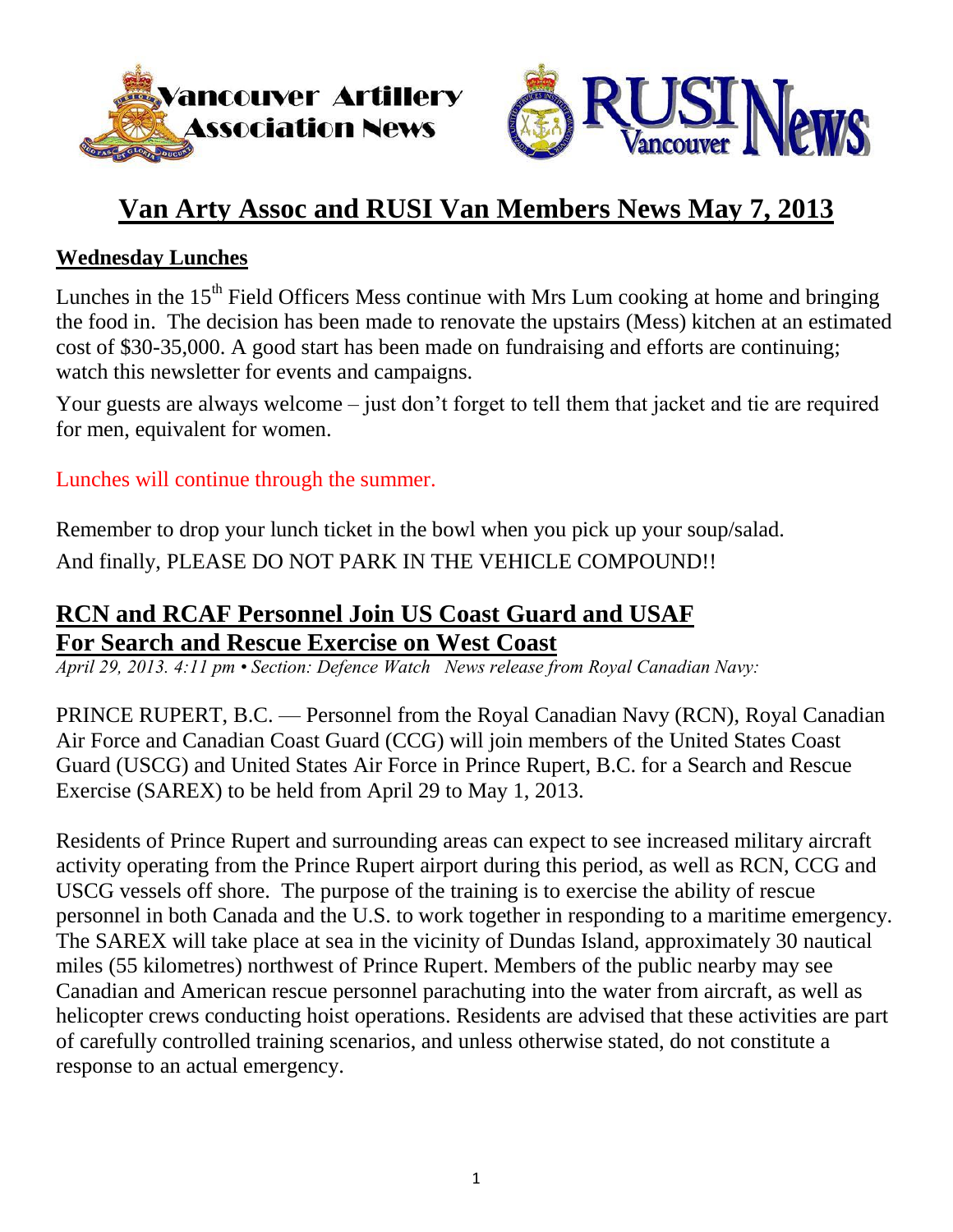This exercise will be conducted under all applicable training and safety regulations to protect both the public and rescue personnel. Furthermore, we will diligently endeavour to prevent damage to marine or coastal flora and fauna during this exercise.

Readiness to respond to an actual emergency within the Victoria Search and Rescue Region will not be affected by this exercise

# **DOD Report: North Korea Still Critical U.S. Security Threat**

*By Cheryl Pellerin American Forces Press Service*

WASHINGTON, May 2, 2013 - North Korea's pursuit of nuclear capabilities and development of long-range ballistic missile programs make it one of the most critical U.S. security challenges in Northeast Asia, according to the Defense Department's first report to Congress on that nation's military development. Defense Secretary Chuck Hagel delivered the report, titled, "Military and Security Developments Involving the Democratic People's Republic of Korea 2012," to Congress today. Required to be produced annually in classified and unclassified versions by Section 1236 of the National Defense Authorization Act for fiscal year 2012, the report is DOD's authoritative statement on North Korea's current and future military power, Pentagon officials said. It was developed by the Office of the Undersecretary of Defense for Policy and the Defense Intelligence Agency.

The Korean People's Army -- an umbrella organization composed of ground, air, naval, missile and special operations forces -- ranks in personnel numbers as the fourth-largest military in the world. The large, forward-deployed military can inflict great damage on South Korea despite serious resource shortfalls and aging hardware, the report said, but the strength of the U.S.- South Korean alliance deters North Korea from conducting attacks on its southern neighbor. On a smaller scale, North Korea has used military provocation to achieve national goals, the report notes. In 2010, for example, it sank the South Korean naval vessel, Cheonan, killing 46 South Korean sailors, and shelled Yeonpyeong Island, killing two South Korean marines and two civilians.

North Korea's continued pursuit of nuclear technology and capabilities and its development of long-range ballistic missile programs -- including the December 2012 Taepodong-2 missile launch and the April 2012 display of a new road-mobile intercontinental ballistic missile - demonstrate North Korea's threat to regional stability and U.S. national security, the report observed. These programs, North Korea's hostility toward South Korea, and the proliferation of items prohibited under U.N. Security Council Resolutions 1718, 1874 and 2087 make North Korea a continued security challenge for the United States and its allies and partners, the report said.

The report assesses the following aspects of North Korean military power:

- The security situation on the Korean Peninsula, goals and factors shaping North Korean security strategy, and military strategy;
- Trends in North Korean security;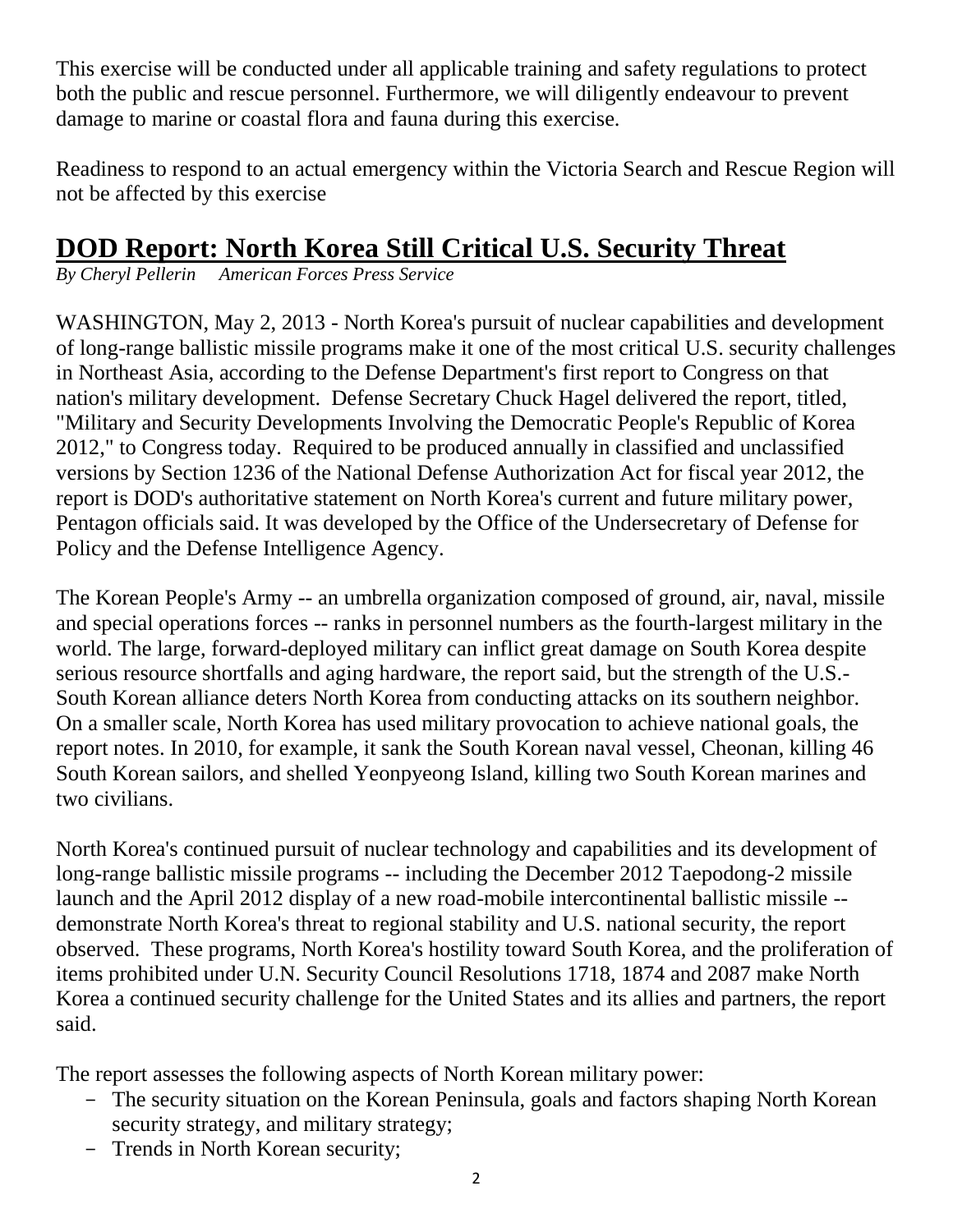- North Korea's regional security objectives, including North Korean military capabilities, developments in North Korean military doctrine, and training;
- North Korea's proliferation activities; and
- Other military security developments.

North Korea's strategy under Kim Jong Il, who was supreme leader from 1994 until his death in 2011, focused on internal security, coercive diplomacy to compel acceptance of its diplomatic, economic and security interests, development of strategic military capabilities to deter external attack, and challenging South Korea and the U.S.-South Korean alliance, the report said. "We anticipate these strategic goals will be consistent under North Korea's new leader, Kim Jong Un," the report added. On the topic of cyber capabilities, the report said North Korea probably has a military computer network operations capability. North Korea may view computer network operations as an appealing platform from which to collect intelligence, the report added, and the nation has been implicated since 2009 in cyberattacks ranging from computer network exploitation to distributed denial of service attacks.

In assessing North Korea's security situation, the report said, "North Korea continues to fall behind the rising power of its regional neighbours, creating a widening military disparity and fuelling its commitment to improving asymmetric and strategic deterrent capabilities as the primary guarantor of regime survival." Tensions on the Korean Peninsula have grown as relations between North and South Korea worsen, the report noted. North Korea has portrayed South Korea and the United States as constant threats to North Korea's sovereignty in a probable attempt to legitimize the Kim family rule, its draconian internal control mechanisms and existing strategies, the report said.

"The regime's greatest security concern is opposition from within," the report added, "and outside forces taking advantage of internal instability to topple the regime and achieve unification of the Korean Peninsula."

North Korea seeks recognition as an equal and legitimate international player and recognized nuclear power and seeks to normalize its diplomatic relations with the Western world and pursue economic recovery and prosperity, the report said. "[North Korea's] rhetoric suggests the regime at this time is unlikely to pursue this second goal at the expense of the primary goal of pursuing its nuclear and missile capabilities," the report added. North Korea is attempting to upgrade its conventional weapons by reinforcing long-range artillery forces near the Demilitarized Zone that separates North Korea and South Korea, the report said, and has a substantial number of mobile ballistic missiles that could strike targets in South Korea and Japan.

"These advances in ballistic missile delivery systems, coupled with developments in nuclear technology, are in line with North Korea's stated objectives to strike the U.S. homeland," the report said. Weapon sales are a critical source of foreign currency for North Korea, the report said, and it is unlikely to cease export activities. North Korea also continues to invest in nuclear infrastructure. It conducted nuclear tests in 2006, 2009 and 2013 and could conduct more tests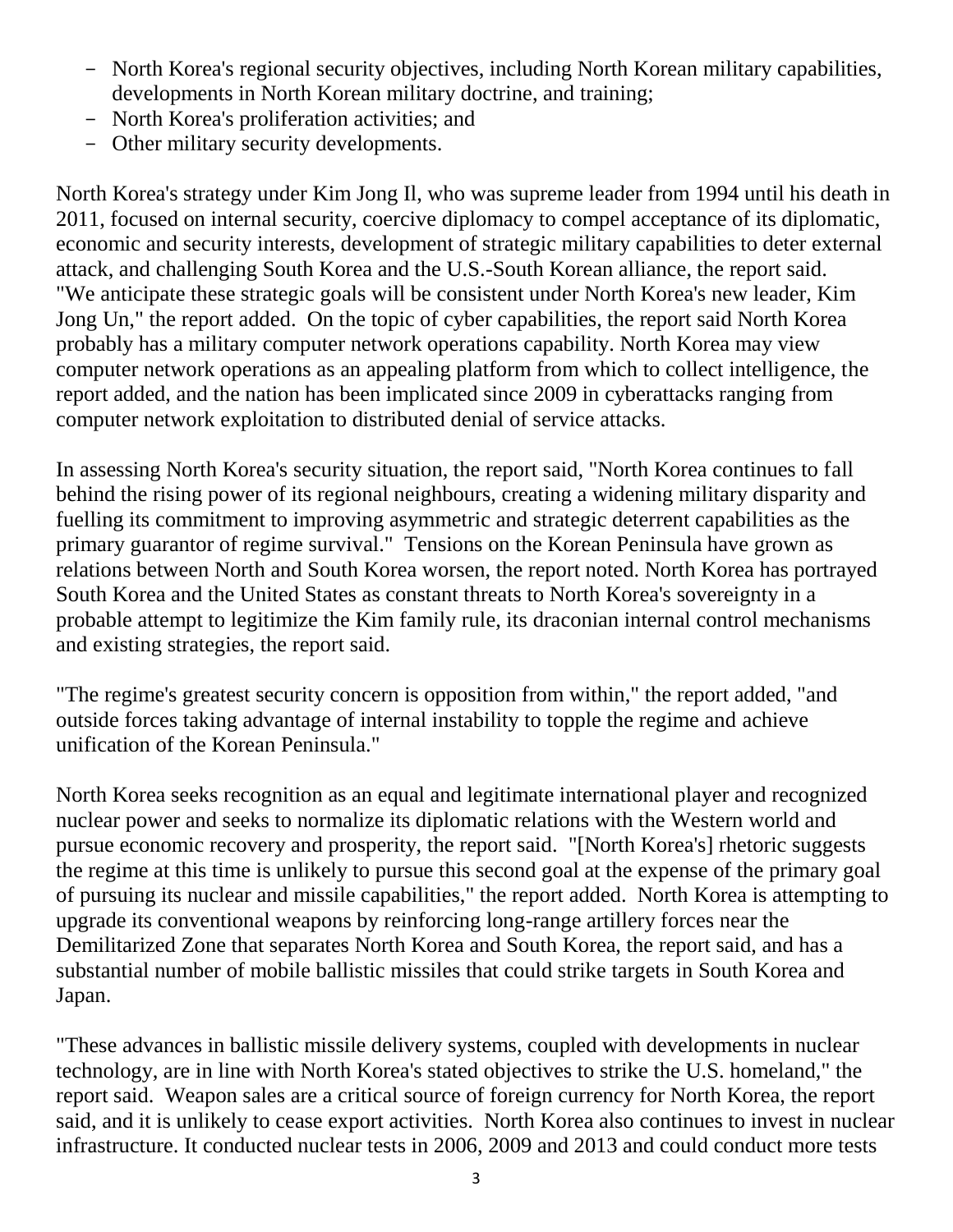at any time, the report said, violating its obligations under four U.N. Security Council resolutions and the September 2005 Joint Statement of the Six-Party Talks. Global concern about North Korea's proliferation activity continues to mount, leading some nations to take action. In June 2011, for example, a vessel bound for Burma, suspected of carrying militaryrelated cargo, returned to North Korea after refusing a U.S. Navy inspection request. In February 2010, South Africa seized North Korean-origin spare tank parts destined for the Republic of Congo. In December 2009, Thai authorities impounded the cargo of a chartered plane containing about 35 metric tons of North Korean weapons including artillery rockets, rocket-propelled grenades and surface-to-air missiles. In October of that year, South Korea seized North Korean-origin chemical-warfare protective suits destined for Syria. "The United States remains vigilant in the face of North Korea's continued provocations and steadfast in commitments to allies in the region, including the security provided by extended deterrence commitments through the nuclear umbrella and conventional forces," the report said.

# **Mystery of 200-year-old British soldier found in the dunes of Holland**

*By Caroline Wyatt Defence correspondent, BBC News The 200-year-old body of a British Coldstream Guards soldier was found in sand dunes in the Netherlands. Who was he?*



*A preserved Coldstream Guards button.* 

*Soldiers in modern ceremonial dress and the skeletal remains of the unknown soldier with a decomposed button found at the site*

For more than two centuries, the remains of a soldier lay undisturbed

on a windy beach in the northern Netherlands. But in March 2011, birdwatchers discovered bones and metal artefacts among sand-dunes that had once been covered in asphalt. The find was near an area known as the "Bonehole" because of the number of historic remains that had previously been unearthed. A team of archaeologists was called in to dig further. Among them was 28-year-old Esther Poulus, whose involvement was to lead her to the National Archives in Kew, Surrey, in an attempt to discover the identity of the fallen soldier.

"We were taken to the site by the person who made the find, and it was quite hard to see," she recalls. "You could only see it if you were really close, and even then it was only the larger bones from the legs that were visible. The bones were very degraded and mixed with the ground."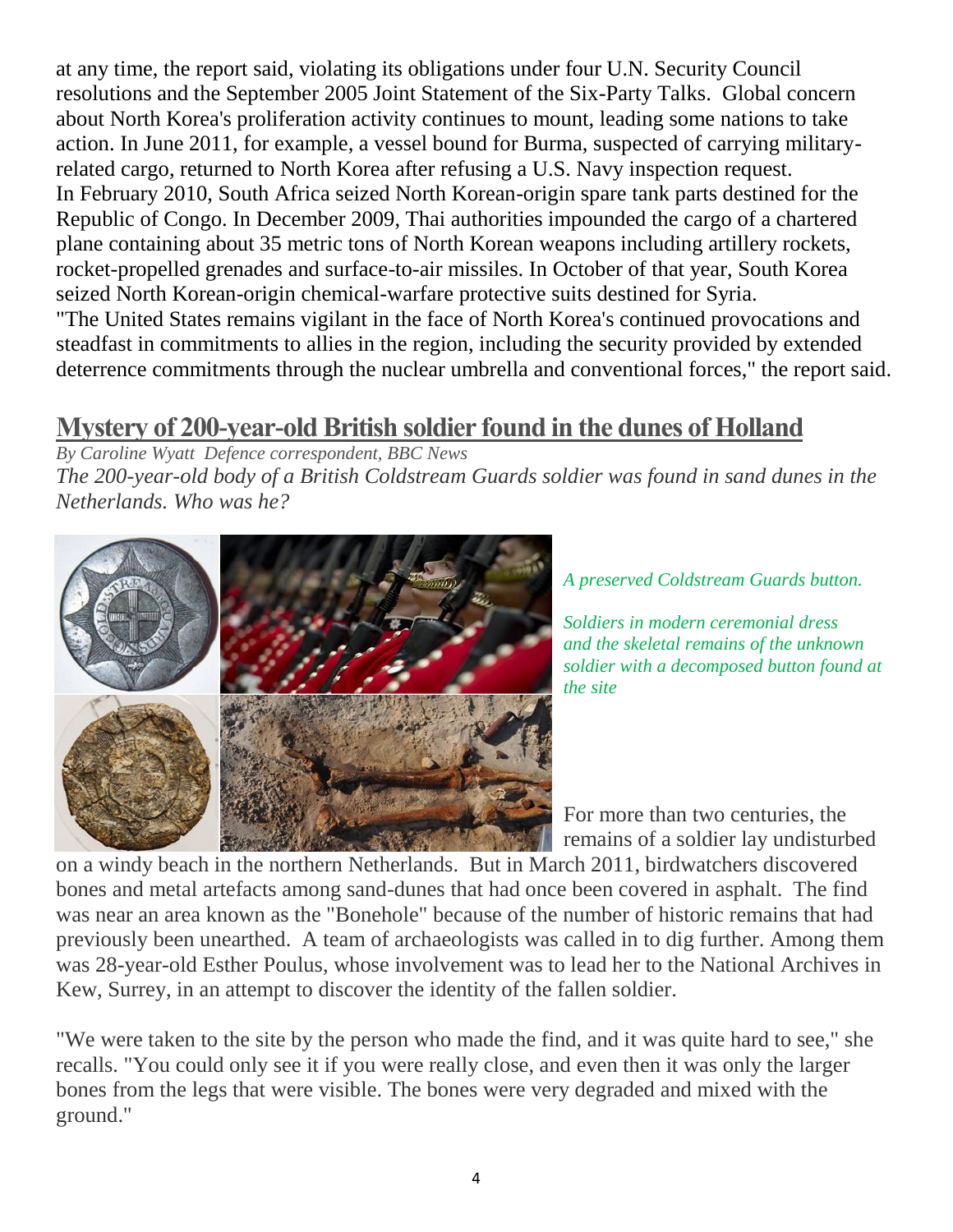She and her colleagues had to sift carefully through the sand using a brush and trowel, piecing together the remains of the body. They were working against the clock, as they had only been given two days on the site because a rare bird was about to start nesting, and the local government were keen for it not to be disturbed. They had suspected that the body might be that of a soldier, given the area's association with a particular 18th Century battle. But the nationality of the soldier might have remained a mystery if it had not been for clues that had been left behind - muskets and tell-tale items of clothing.

In August 1799, Britain and Russia launched an invasion of northern Holland in an effort to topple the Batavian Republic and restore the House of Orange. The action formed part of the wars against revolutionary France, which supported the Dutch republic. The British-Russian armies - including the 2nd Battalion Coldstream Guards, consisting of some 1,000 soldiers arrived in Groote Keeten under the Duke of York. About 12,000 British soldiers were landed in total.

"It was a really special dig, as we knew instantly this was a period that wasn't very well known," Poulus recalls. "In the Netherlands, they call it the forgotten war - it didn't take very long, and was quite local."

The soldier was buried in his uniform, along with several muskets, which may simply have been thrown in the grave to dispose of them, or may have been fashioned into some kind of makeshift stretcher to carry his body to its resting place.

"When we found the buttons he had worn on his tunic, we thought, 'Wow - we can identify this soldier.'"



 *The button on the Coldstream Guards uniform is composed of an eight-pointed star of the Order of the Garter:*

 *A belt and buckle within the star contain the inscription "honi soit qui mal y pense" or "evil be to those who evil think"*

*A cross of St George is at the centre of the star*

 *As the "second" regiment of foot guards, Coldstream Guards wear their buttons in pairs*

The team from Hollandia Archeologen

brought in Cor Prins, an archaeological conservationist with a particular interest in the area's military history, to study the fragile pewter buttons. He identified them as belonging to a member of the Coldstream Guards from the regiment's distinctive star and cross, which was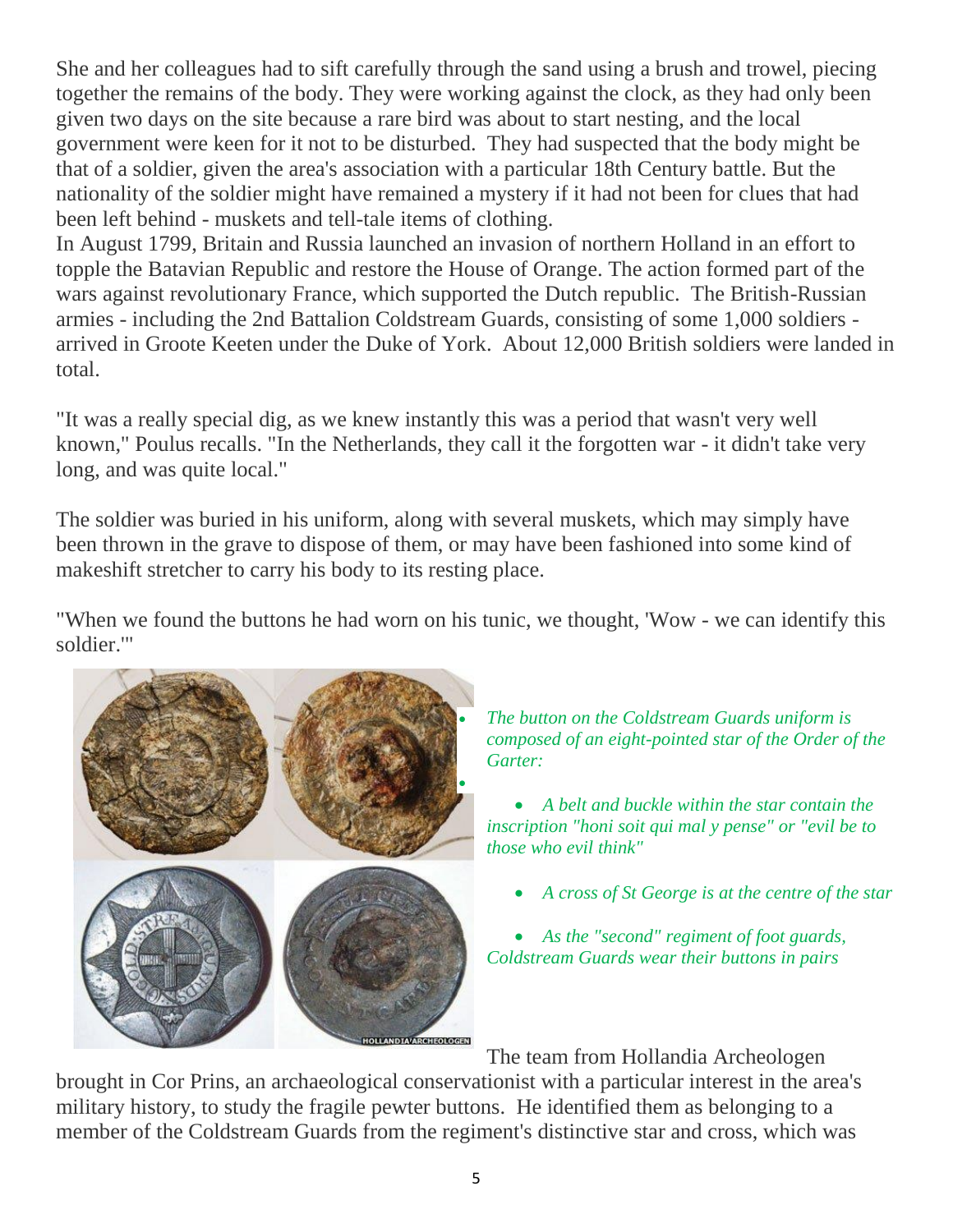barely visible on one of them. He was also able to make out the words "COVEN GARDEN", indicating that it had been made by a button-maker based in London's Covent Garden.



The brevity of the campaign - the British army had only been in the area for a day - helped the team date the soldier's remains. His torso had crumbled, and - crucially - he didn't have a head, which means that it may never be clear what killed him.

*A museum in Northern Holland has constructed a life-sized replica of a Coldstream Guard from the era*

After excavating the remains, Esther took up what became a personal quest to see whether the soldier could be identified, and - if possible brought home. She has been partially successful, getting in touch with Coldstream Guards veterans via their website, and arousing interest

from the regiment in the soldier's repatriation. The Ministry of Defence in the UK does not deal with the repatriation of such historic remains, while the Commonwealth War Graves commission does not handle pre-1914 remains. So it was up to the regiment itself to engage with the Dutch authorities to decide what to do. In the meantime, the Unknown Soldier's remains were stored at the local government depot for archaeological finds in northern Holland. But finally, on 2 May they were handed over in Haarlem, in a child-sized wooden coffin to the British ambassador and representatives of the Coldstream Guards. A regimental musician is due to play the Last Post before Captain Oliver Morley brings the remains back home to the Regimental HQ.

Poulus's tenacity may have succeeded in narrowing down the identity of the soldier a little. "The state of the bones meant we could not have done DNA testing, as they were too degraded, and usually you would use teeth for DNA. We have nothing to compare it with," she says. Poulus says that her research in the National Archives at Kew yielded six possible names, with Nathaniel Haines and Thomas Taylor the two most likely. "The archives in the UK show that the two soldiers I think it could be were in the most dangerous jobs, as grenadiers. Judging by his remains, our soldier was probably around 1.80m tall, which was tall for the time. And the grenadiers recruited the tallest. So it's just a hunch, and a feeling I got when I saw the names." So far, though, no way has been found to narrow this down, and the Coldstream Guards are not optimistic.

"Both are quite common surnames, and between 1790 and 1801 we had 12 Thomas Taylors who were serving in the Coldstream Guards," says retired Colonel Simon Vandeleur, the regimental adjutant who has been key in organising the repatriation. "The archaeologist's report is very good, but I don't think we can absolutely pin it down to two possibilities."

"The regimental archives show well over 100 people killed in 1799 in the Coldstream Guards, and unfortunately some of the archives were damaged in the Blitz. At the time, they didn't look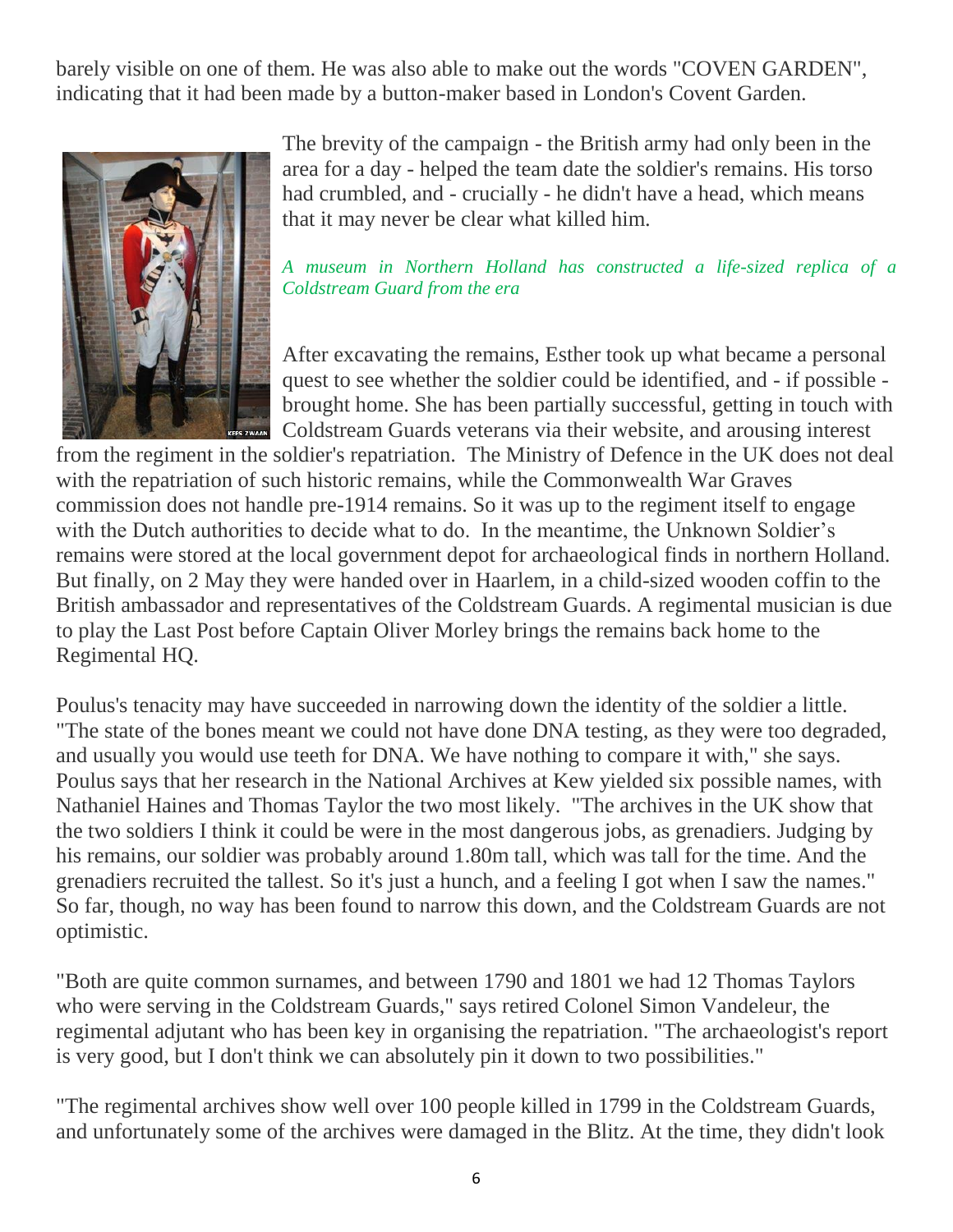after those records very well - if a soldier died they destroyed his record, as they no longer needed to pay a pension, though we have got the archivist looking through the 1799 box," he says. If the regiment can pinpoint a name, it will try to find the soldier's descendants, though Vandeleur admits it seems unlikely.

"But we will try. If not, Plan B is to cremate the remains, and scatter his ashes on Horse Guards Parade before the Trooping the Colour with due dignity and ceremony, and the guardsmen of Number 7 Company Coldstream Guards - his descendants - can tramp his ashes into the welts of their boots on one of the nation's most famous parade grounds, 200 years later. I hope it will be a fitting resting place for an unknown soldier who died long ago, doing his duty."

### **From prehistoric spear points to modern Howitzers: Canada's artillery museum**

BY STEVE LAMBERT, THE CANADIAN PRESS MAY 1, 2013



*Canadian artillery units have a long history which is commemorated at a museum dedicated to them in Manitoba.* 

*Photograph by: Don Healy , Regina Leader-Post*

**SHILO, Man.** - From prehistoric spears to massive modern field guns, mankind has always found a way to launch projectiles at enemies. And if

something can be fired, shot or hurled, chances are it's on display at The RCA Museum located at Canadian Forces Base Shilo in southwestern Manitoba. Walking through the 2,230-squaremetre building is like taking a trip through Canadian history as seen by members of the artillery, an army regiment with a long history of action at home and overseas. There's a cannon that was used against Louis Riel and other Metis in the Northwest Rebellion, a German mortar captured at Vimy Ridge, and a large wooden table on which Gen. James Wolfe is believed to have been laid after he died while his British troops captured Quebec. But the museum — its official name is the Central Museum of the Royal Regiment of Canadian Artillery — is more about the gunners than the guns. Each item has a story, and the aim is to get visitors to focus on people who fought in the forests, on the plains and in trenches, often during important turning points in Canadian history.

"War is a terrible event which we should avoid at all costs. However, the reality is that you can't always choose not to fight," museum director Marc George said during a recent tour. "So you then rely on people coming forward and serving their country. And so that's what this is about. It's a place where we can tell all Canadians the story about the people who have chosen to serve Canada."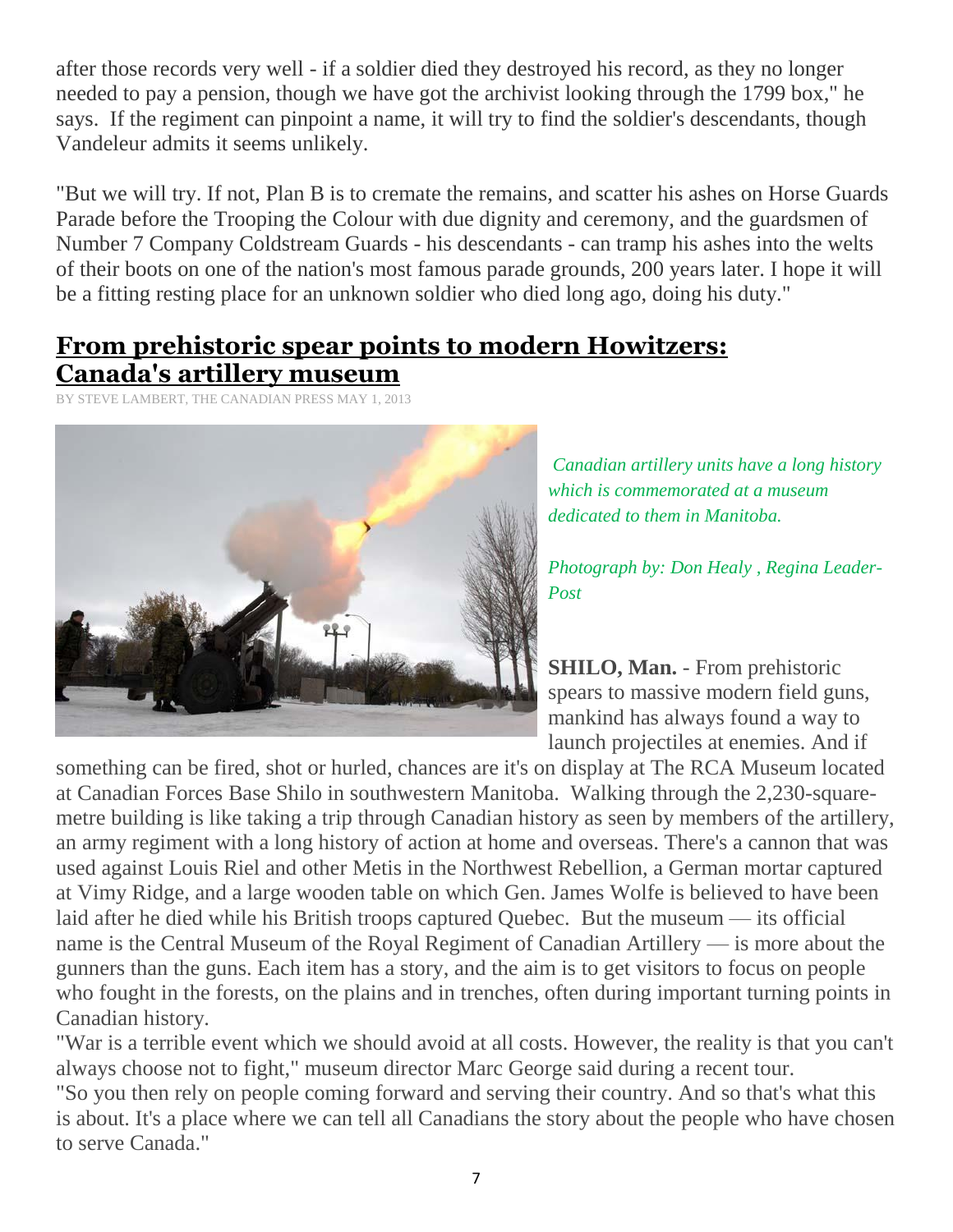One of the first weapons visitors see is one of the four-kilogram (nine-pound) field guns used in the battles of Fish Creek and Batoche during the Northwest Rebellion of 1885 in what is now Saskatchewan. The battle at Batoche led to Louis Riel's surrender and later execution. Alongside the gun is a picture of a nine-pounder in action at Batoche taken by Capt. James Peters, one of the world's first battlefield photographers. Peters was on the cutting edge, considering the technology of the day was not exactly user-friendly.



'*Opening the Ball at Batoche' captures the initial Canadian bombardment.*

*James Peters' (1853-1927) photograph*

*Peters commanded "A Battery" during this action.*

"What amazes me is, not only was he snapping these things under fire, but he was also busy giving orders, so I have this image in my mind of him

yelling out, you know 'range 4,000 with high explosive load' and then 'look over here and smile, guys,'" George said. "And then he was developing the photos under his blankets at night."

One of the better-known pieces in the museum is a German 17-centimetre trench mortar captured by Canadian troops at Vimy Ridge. It was one of three guns the museum loaned to the producers of the 2008 movie "Passchendaele" that starred Paul Gross. On the smaller side, the museum also hosts rifles, pistols and muskets dating as far back as the 17th century. Most have been donated from private collections. The oldest item in the museum is a prehistoric spearthrowing device called an atlatl, which dates back 7,000 to 9,000 years. It was found just 50 kilometres from where the museum sits.

"What I love about this is ... a human being was doing something 3,000-5,000 years before the great pyramid (of Giza, in Egypt) was built. He was sitting here in Manitoba making an atlatl," George said. Most displays have mannequins next to them, to help visitors appreciate what the weapon-handler had to deal with in terms of the weapons' weight, portability and the conditions in which they were used. One exhibit shows a gunner's dugout in the First World War, where troops dealt with mud, fended off rats and lice, and slept underneath their cannon. The mannequins are meant to be life-like. They have prosthetic eyes, dentures, and resin that makes their lips appear moist. Most look like young men, barely past their teens.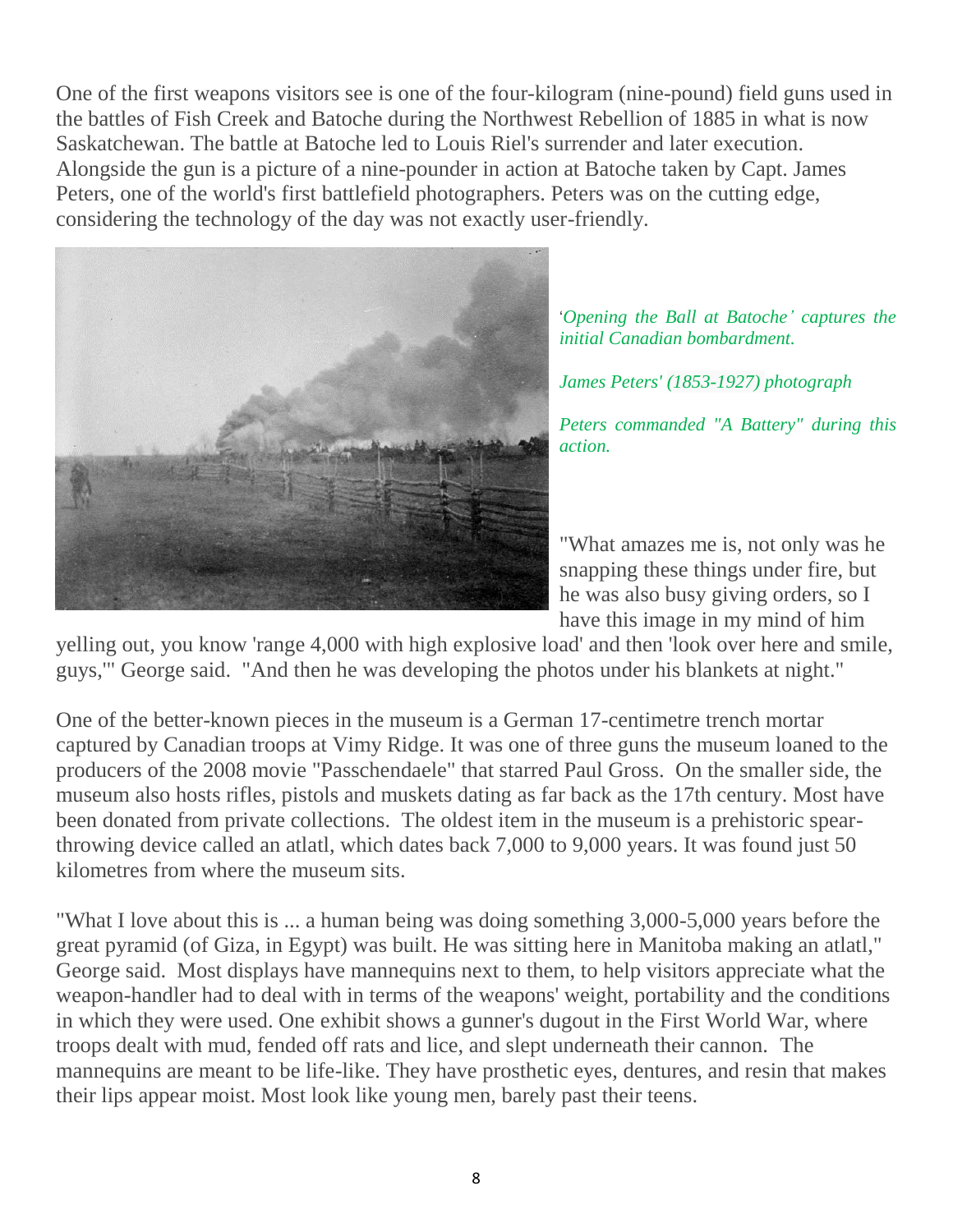"What we want is, each time someone approaches an artefact in the museum, the first thing they're aware of is that could be a person standing there," George said. Weapons are not the only items on display. There is other memorabilia that connects gunners to some true Canadiana. Hockey legend Conn Smythe was a gunner in both world wars. He picked the stylized maple leaf that has been part of the Toronto Maple Leafs logo because it looked like the hat badges used by Canadian troops, George said, pointing to a badge on display beneath a photo of Smythe.

Nearby is a signed, handwritten copy of "In Flanders Fields," the war poem by long time gunner Lt Col John McCrae of Guelph, On, which has been taught to generations of schoolchildren. The display also includes a printing plate that adopted McCrae's handwriting style to make copies.

The end of the tour brings visitors to something of a mystery, called The Other Grey Cup. It's a small chalice of sorts that pales in comparison to the Grey Cup that is awarded annually to Canadian Football League champions. Legend has it, George says, that it was the original cup designed for Earl Grey, Canada's governor general in the early 1900s — something he is still trying to determine through the British company that made it.

"The myth that goes with it is that it was made and the governor general originally intended it to be the football trophy, but he was a little bit underwhelmed. So he had it dedicated as an artillery practice trophy instead and got a better cup made for football."

### **If You Go...**

— The museum at CFB Shilo is open year-round, Monday to Friday from 10 a.m. to 5 p.m. Between Victoria Day and Labour Day, the museum is also open on weekends during the same hours. It is a two-hour drive from Winnipeg and a half-hour drive from Brandon, Man.

— Admission is \$5 for adults.

— Group tours can be booked at 204-765-3000 ext. 3570. © Copyright (c)

See also the video interview of Marc George at: <http://globalnews.ca/video/515086/guarding-history>

## **Outward Bound Canada - Veterans Chapter**

The Veterans chapter of Outward Bound Canada has several spots remaining for the upcoming Rock Climbing Skills course. This course takes place in Penticton BC from 11-17 May under the tutelage of an experienced climbing guide and veteran of Afghanistan, with a support staff of other former CF members. Candidates will have the chance to share deployment and post deployment experiences with like-minded peers, experience a time of personal renewal and reflection and learn some new outdoor and leadership skills while enjoying the landscape they served to protect.

As these spots are already paid for, it would be a shame to let this opportunity go to waste. All the programs at Outward Bound Vets have been generously funded through outside sources